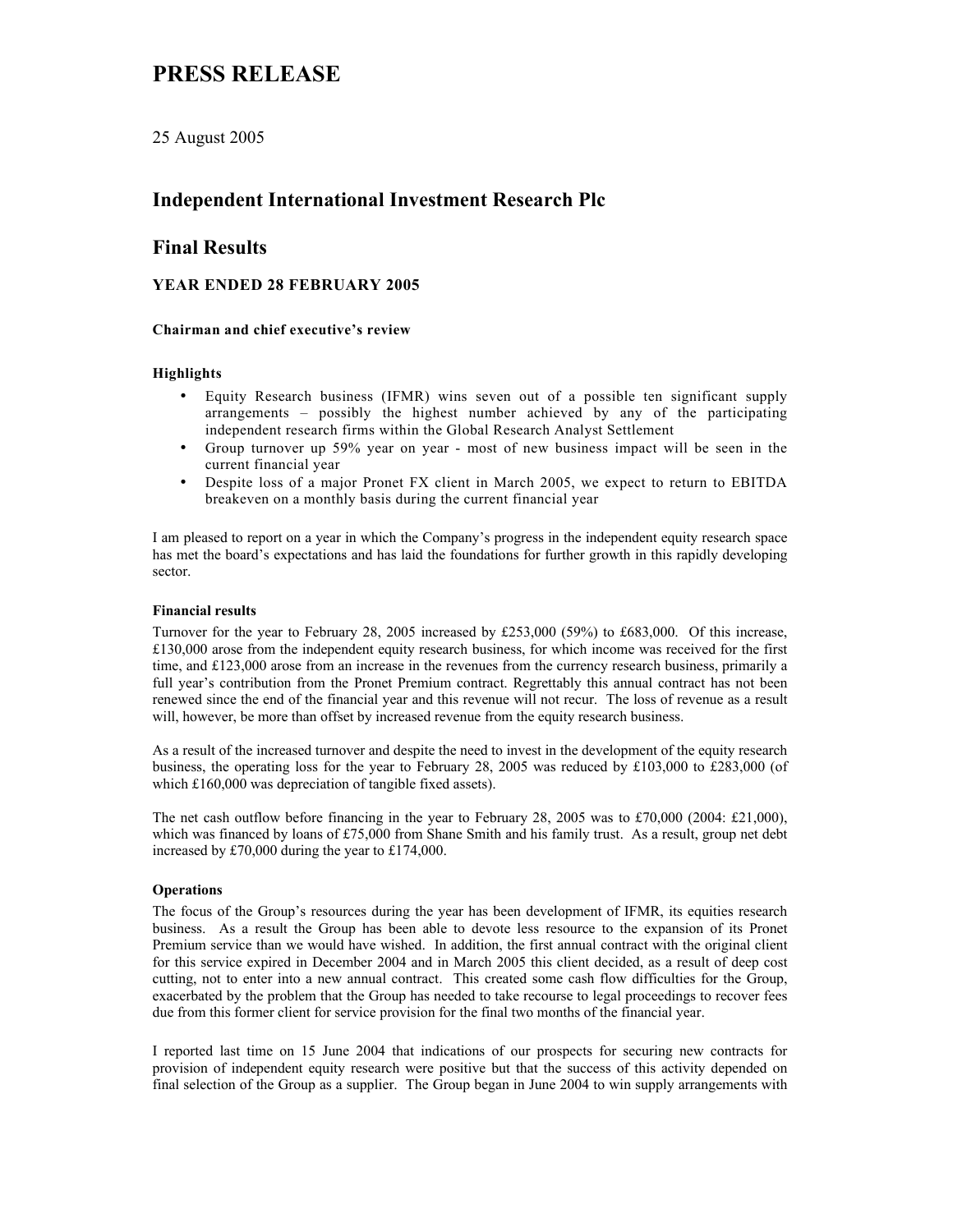major US broker-dealers (Investment Banks) under the settlement reached between those broker-dealers and the SEC and other regulators (the Global Research Analyst Settlement, or "GRAS", which includes Citigroup, JP Morgan Chase, Goldman Sachs, Morgan Stanley, Merrill Lynch, Lehman, CSFB, UBS, Deutsche Bank & Bear Stearns).

27 July 2005 marked the first anniversary of the GRAS and over this period the Group has steadily added new business. The aggregate number of clients now stands at seven out of the possible ten large brokerdealers involved. Despite substantial new costs incurred in the last year in establishing the Group as a leading supplier of independent equity research, I expect to be able to report before the end of this calender year that the Group has returned to a sustainable positive earnings position at the earnings before interest, depreciation and amortisation level. This can be achieved by winning a single additional client of moderate size, or alternatively by winning a small amount of incremental business from existing customers.

The operational focus of IFMR has been the development of particular expertise in research coverage of companies which are "foreign" from the perspective of the target readership, who therefore also need to be provided with an insight to the likely impact of currency movements, as a factor influencing total investment return. Currency forecasting is a core competence of the Group and as a result, in this focus area the group has been very successful.

The board is not aware of any other independent research firm that has been adopted by more than the Group's achievement of seven of the GRAS broker-dealers. The proportion of the available business, by value, that has been awarded to the Group varies widely between our clients: certain broker-dealers have given the Group responsibility for the majority of their research requirement for non-US stocks (which is the Group's specialist area), and this serves as a powerful endorsement of the value and quality of our service. Meanwhile others have assigned only a small proportion, so far, to the Group. This leaves a very rich seam of business to mine within the supply arrangements that are already in place.

Moreover, during the course of the year, the first signs emerged of significant independent research demand from US sell-side institutions not involved in, and therefore not obligated by, the GRAS. The board takes the view that such demand will increase during the coming year and that non-US institutions, too, will emerge as prospective clients as the notion of providing independent research to clients as "best industry practice", takes hold throughout the global securities industry. Your Board first anticipated this development a year ago, and the first signs of this trend are now emerging. For example, the Group has been approached by the non-US operations of one major US firm, to explore the provision of independent research to its pan-Asian client base.

Collectively our seven current clients make our product available to more than ten million high net worth and individual private investors in the United States of America. Additional services from the Group will be made available in due course to this audience, either directly or via our existing channels, including more advanced equity research components as well as Pronet FX and G-Mail™ web-based email. Additionally, Pronet Premium (our flagship currencies research service) will be offered as an add-on service directly to the broker-dealer clients of the Group's independent equity research services. As a result your board believes that there may be opportunities available to enhance Group revenues through product cross-selling. For the time being, the Group will continue to focus on broadening and deepening its equity research business with the US broker-dealer audience; the only geographic exception to this is China, where your board believes that, whilst direct sales progress has been slow, the opportunity is sufficiently compelling so as to justify continued moderate investment in winning currencies research business directly and through the sales channels that the Group has established there. Recent key events, in particular the liberalisation of Chinese domestic trading in eight new currency pairs, the establishment of a forwards market to assist companies in currency hedging, and the July 2005 revaluation and shift towards a managed float of the RMB against a basket of currencies, confirm that the timing appears to be right.

Finally I am pleased to report that there are early signs that our equity research product, in addition to its current institutional sell-side (broker-dealer) client base, is being well received by the institutional buy-side community (mutual funds, hedge funds, pension funds etc) and your board is pleased to be able to report the first sale to a firm in this segment. Further business from this segment, which is comprised of many thousand potential clients around the world, would accelerate the Group's progress towards profitable operations.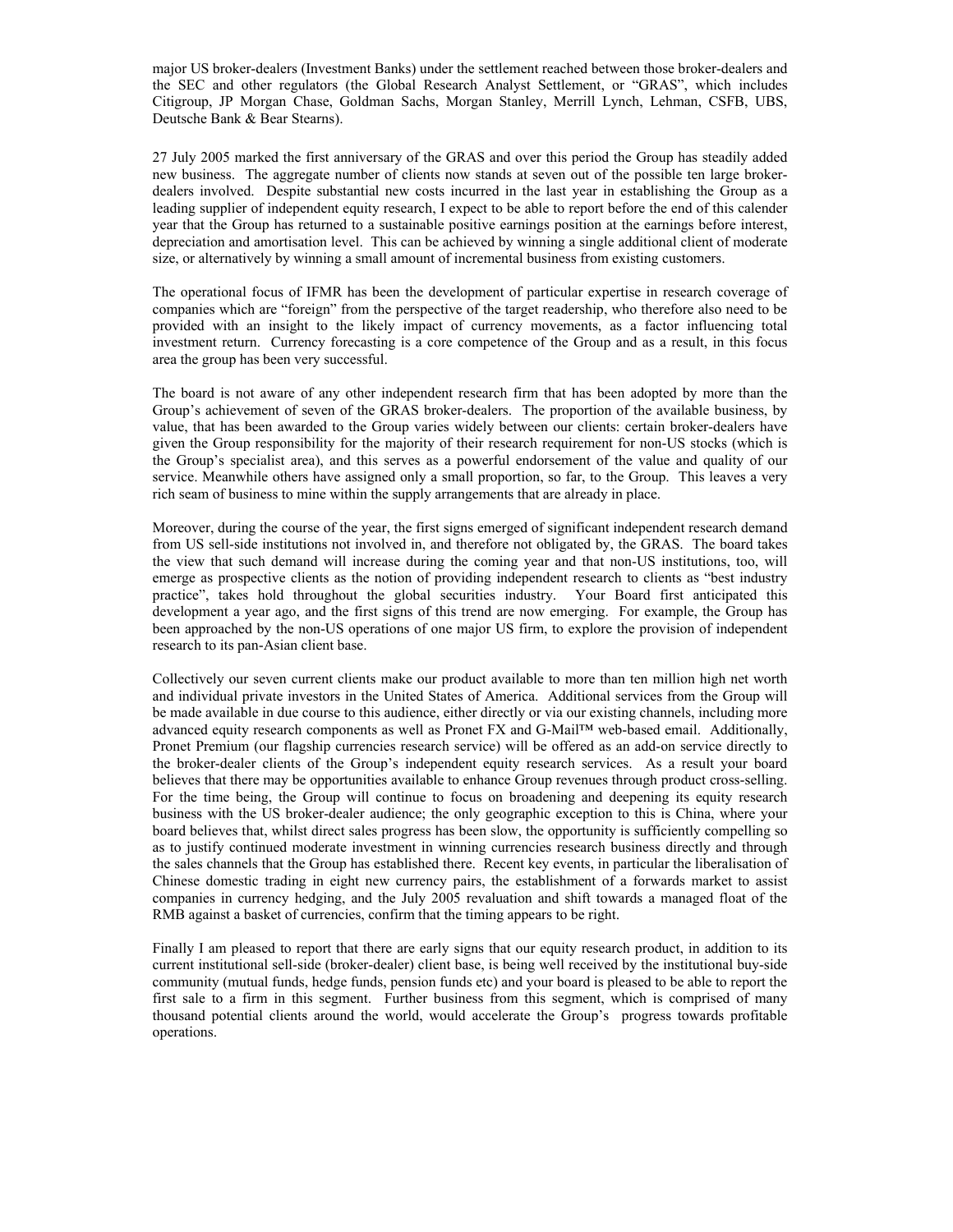## **Google – protection of intellectual property**

A statement will be made in due course to update shareholders on the progress of our discussions with Google, Inc. regarding Google's use of the Gmail™ trade mark, for which several pending trademark applications have been filed

**Shane Smith Chairman** 

**25 August 2005**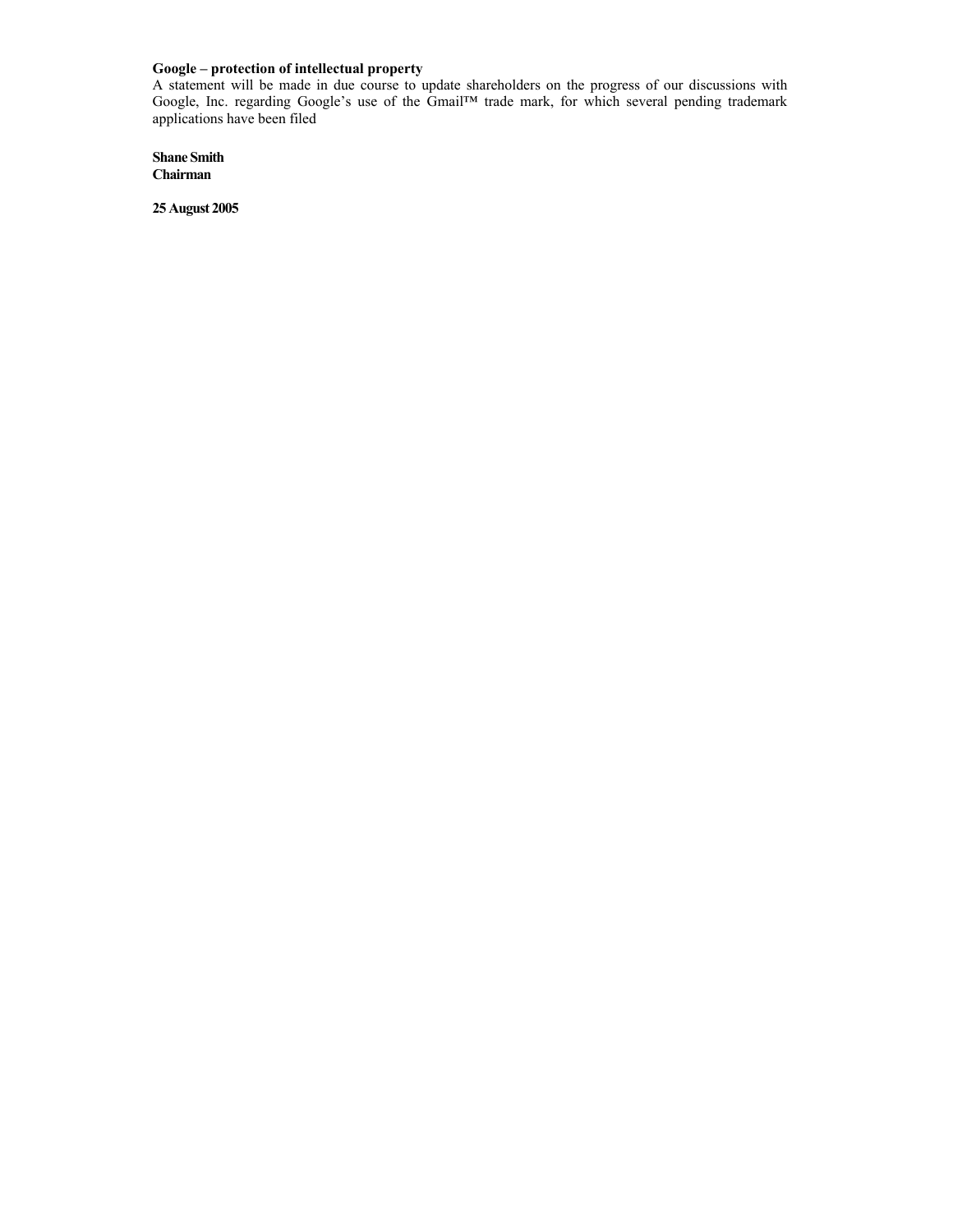## **INDEPENDENT INTERNATIONAL INVESTMENT RESEARCH PLC**

## **CONSOLIDATED PROFIT AND LOSS ACCOUNT**

#### **FOR THE YEAR ENDED 28 FEBRUARY 2005**

|                                                                       |              | 2005    | 2004             |
|-----------------------------------------------------------------------|--------------|---------|------------------|
|                                                                       | <b>Notes</b> | £ 000's | £ 000's          |
| <b>Turnover</b>                                                       |              | 683     | 430              |
| Cost of sales                                                         |              | (183)   | (115)            |
| <b>Gross profit</b>                                                   |              | 500     | 315              |
| Administrative expenses                                               |              | (783)   | (701)            |
| <b>Operating loss</b>                                                 |              | (283)   | (386)            |
| Interest receivable and similar income                                |              |         | 18               |
| Exceptional item: including gain on reduction in value of loan notes. |              |         | 663              |
| Interest payable and similar charges                                  |              | (11)    | (5)              |
| (Loss)/Profit on ordinary activities before taxation                  |              | (293)   | 290              |
| Tax on (loss)/profit on ordinary activities                           |              | (10)    | $\Omega$         |
| (Loss)/Profit on ordinary activities after taxation                   |              | (303)   | 290              |
| Minority interests                                                    |              |         |                  |
| (Loss)/Profit for the financial year                                  |              | (303)   | 291              |
| Earnings/(loss) per share – basic and diluted                         | 3            |         |                  |
| <b>Before exceptional item</b>                                        |              | (1.9)p  | (2.4)p           |
| After exceptional item                                                |              | (1.9)p  | 1.8 <sub>p</sub> |

The profit and loss account has been prepared on the basis that all operations are continuing operations.

There are no recognized gains and losses other than those passing through the profit and loss account.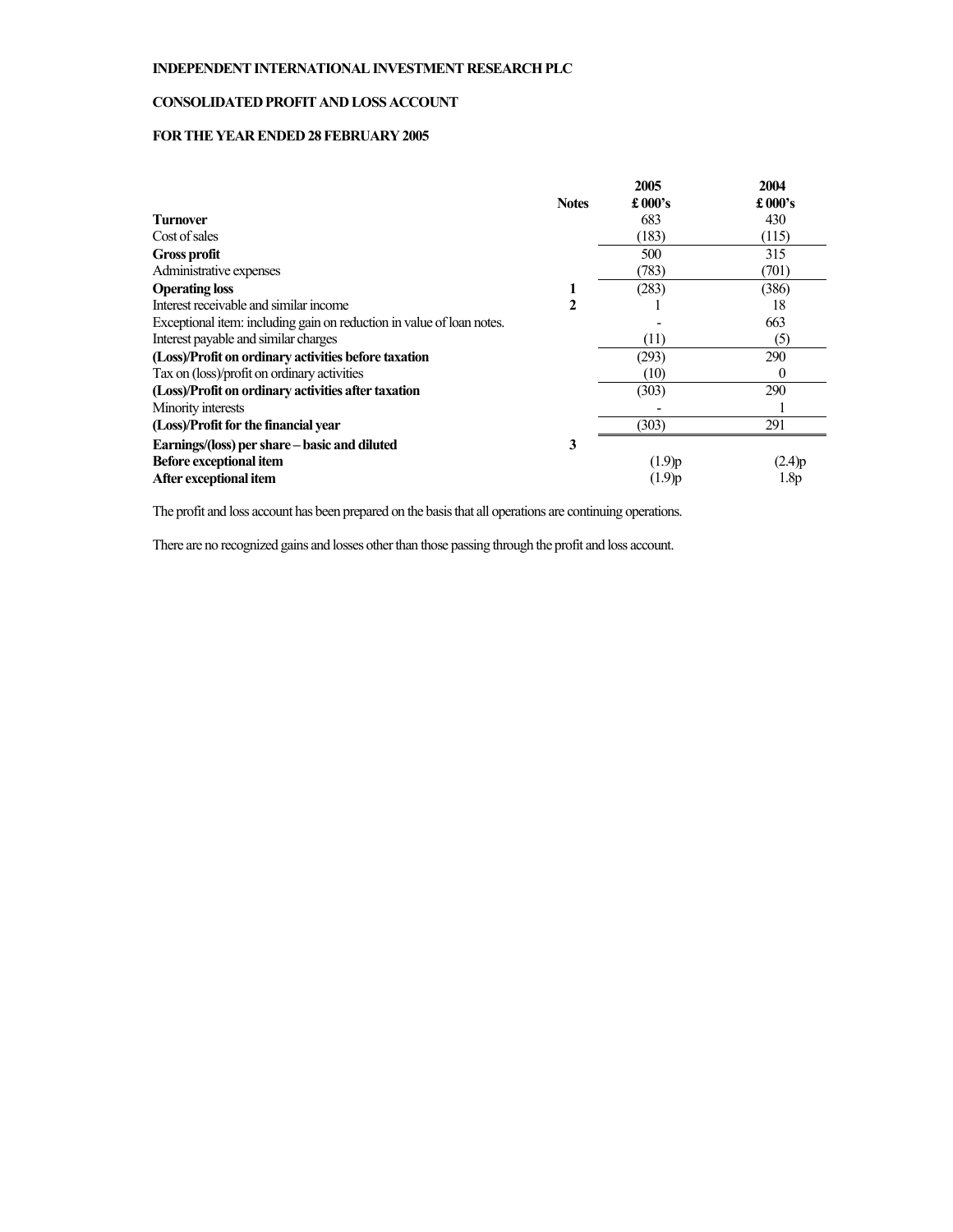### **BALANCE SHEETS AS AT 28 FEBRUARY 2005**

|                                                    | <b>Group</b><br>2005 | <b>Group</b><br>2004 |
|----------------------------------------------------|----------------------|----------------------|
| <b>Fixed assets</b>                                |                      |                      |
| Tangible assets                                    | 99                   | 248                  |
| Investments                                        |                      |                      |
|                                                    | 99                   | 248                  |
| <b>Current assets</b>                              |                      |                      |
| <b>Debtors</b>                                     | 99                   | 111                  |
| Cash at bank and in hand                           | 5                    | 19                   |
|                                                    | 104                  | 130                  |
| Creditors: amounts falling due within one year     | (441)                | (294)                |
| <b>Net current (liabilities)</b>                   | (337)                | (164)                |
| <b>Total assets less current liabilities</b>       | (238)                | 84                   |
| Creditors: amounts falling due after more than one | (84)                 | (103)                |
| year                                               |                      |                      |
|                                                    | (322)                | (19)                 |
| <b>Capital and reserves</b>                        |                      |                      |
| Called up share capital                            | 175                  | 175                  |
| Share premium account                              | 4,262                | 4.262                |
| Other reserves                                     | 1,085                | 1,085                |
| Profit and loss account                            | (5,844)              | (5,541)              |
| Shareholders' funds – equity interests             | (322)                | (19)                 |
| <b>Minority interests</b>                          |                      |                      |
|                                                    | (322)                | (19)                 |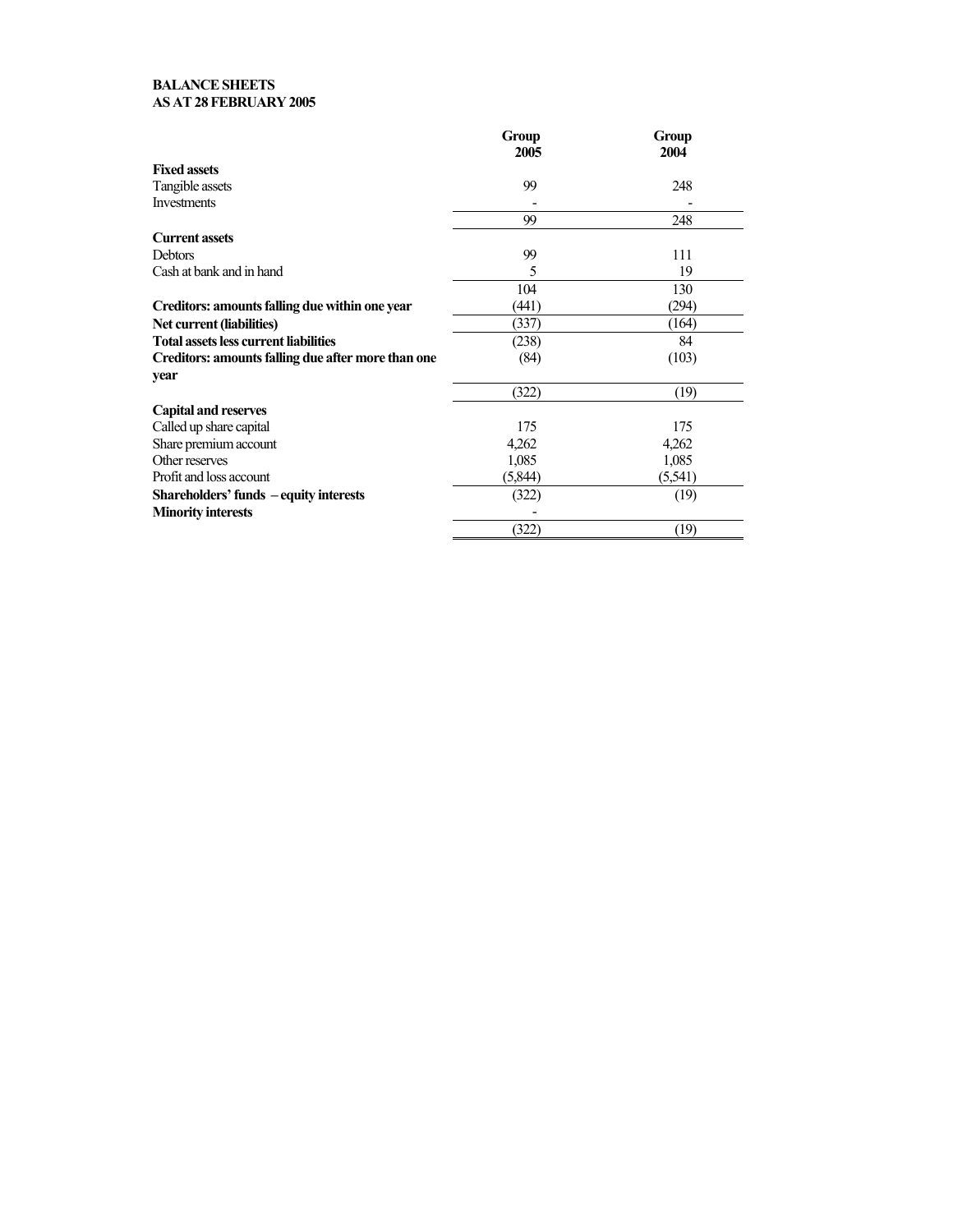#### **CONSOLIDATED CASH FLOW STATEMENT FOR THE YEAR ENDED 28 FEBRUARY 2005**

|                                                                     | 2004<br>£000's | £000's | 2003<br>£000's | £000's |
|---------------------------------------------------------------------|----------------|--------|----------------|--------|
| Net cash inflow/(outflow) from operating activities                 |                | (75)   |                | (43)   |
| Returns on investments and servicing of finance                     |                |        |                |        |
| Interest received                                                   | 1              |        | 18             |        |
| Interest paid                                                       | (11)           |        | (5)            |        |
| Net cash inflow (outflow) from returns on investments and servicing |                | (10)   |                | 13     |
| of finance                                                          |                |        |                |        |
| <b>Taxation</b>                                                     |                |        |                |        |
| Tax refind received                                                 |                | 26     |                |        |
| Capital expenditure and financial investment                        |                |        |                |        |
| Payments to acquire tangible assets                                 | (11)           |        | (4)<br>13      |        |
| Receipts from sales of tangible assets                              |                |        |                |        |
| Net cash inflow from capital expenditure                            |                | (11)   |                | 9      |
| Net cash outflow before management of liquid resources and          |                | (70)   |                | (21)   |
| financing                                                           |                |        |                |        |
| <b>Financing</b>                                                    |                |        |                |        |
| Issue of shares                                                     |                |        |                |        |
| New long term bank loan                                             |                |        | 25             |        |
| Other loans                                                         | 75             |        |                |        |
| Repayment of long term bank loan                                    | (19)           |        | (19)           |        |
| Capital element of hire purchase contracts                          |                |        | (11)           |        |
| Net cash inflow (outflow) from financing                            |                | 56     |                | (4)    |
| (Decrease)/increase in cash in the year                             |                | (14)   |                | (25)   |

1. **Reconciliation of operating loss to net cash outflow from operating activities.** 

|                                              | 2005   | 2004   |
|----------------------------------------------|--------|--------|
|                                              | £000's | £000's |
| Operating loss                               | (283)  | (386)  |
| Depreciation of tangible assets              | 160    | 188    |
| Loss (profit) on disposal of tangible assets |        | 66     |
| Decrease (increase) in operating debtors     | 12     | (15)   |
| Increase (decrease) in operating creditors   | 36     | 104    |
| Net cash outflow from operating activities   |        | '43    |

## 2. **Analysis of net debt**

|                                   | 1 March<br>2004 | Cash flow | <b>Other</b><br>non-cash<br>changes | 28<br><b>February</b><br>2005 |
|-----------------------------------|-----------------|-----------|-------------------------------------|-------------------------------|
| Net cash                          |                 |           |                                     |                               |
| Cash at bank and in hand          | 19              | (14)      |                                     |                               |
|                                   | 19              | [14]      |                                     |                               |
| Debts falling due within one year | (20)            | (75)      | $\overline{\phantom{0}}$            | (95)                          |
| Debts falling due after one year  | (103)           | 19        |                                     | (84)                          |
|                                   | (123)           | (56)      |                                     | (179                          |
| Net debt                          | (104)           | 70)       |                                     | (174)                         |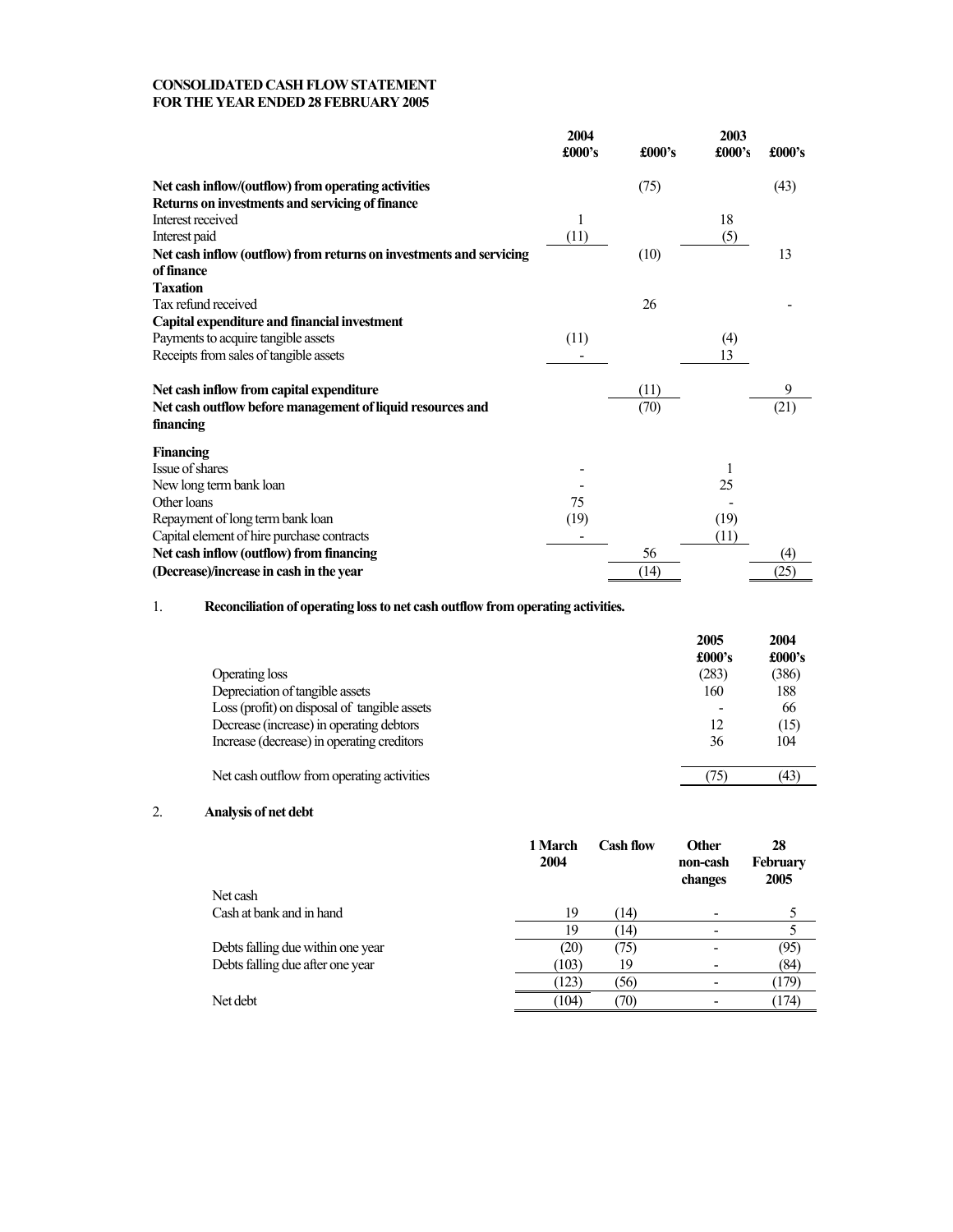#### 3. **Reconciliation of net cash flow to movement in net debt**

|                                                        | 2005  | 2004  |
|--------------------------------------------------------|-------|-------|
| Decrease in cash in the year                           | (14)  | (25)  |
| Cash inflow (outflow) from increase (decrease) in debt | (56)  |       |
| Non cash item - loan note reduction                    |       | 634   |
| Movement in net debt in the year                       | (70)  | 614   |
| Opening net (debt)/funds                               | (104) | (718) |
| Closing net debt                                       | (174) | (104) |

#### **NOTES TO THE PRELIMINARY ANNOUNCEMENT FOR THE YEAR ENDED 28 FEBRUARY 2005**

#### **1. Operating loss**

|                                                  | 2005   | 2004   |
|--------------------------------------------------|--------|--------|
|                                                  | £000's | £000's |
| Operating loss is stated after charging:         |        |        |
| Depreciation of tangible assets                  | 160    | 188    |
| Loss on disposal of tangible fixed assets        |        | 66     |
| Operating lease rentals                          | 35     | 35     |
| Auditors' remuneration (company £5k; 2004 : £5k) | Q      | 9      |

### **2. Exceptional item**

Following a resolution passed at a meeting of the Loan Note Holders on 2 December 2003, the terms of the loan notes were varied with the effect of reducing the face value of the loan notes from £703,890 to £70,389, with interest deferred for three years. In consideration of this 90% reduction in loan note value the Loan Note Holders agreed to accept one Ordinary Share in the Company for every £4 of loan notes held. It was not necessary for the Company to issue any new shares to satisfy this obligation as the necessary shares were transferred from another investor. This restructuring, together with certain other creditors waiving their debts in consideration of shares being transferred to them, resulted in an exceptional credit to the profit and loss account of £663k

#### **3. Earnings/(loss) per share**

The earnings/(loss) per share is based on the loss before exceptional item of £303k (2004 - £373k) and on 15,734,377 Ordinary Shares (2004 – 15,743,377), being the average number of shares in issue during the year, excluding those owned by Roy Nominees Limited. The earnings/(loss) per share after exceptional items is based on the profit after exceptional item of £290k (2004 - profit of £290k). The basic earnings/(loss) per share and the fully diluted earnings/(loss) per share are identical because the exercise of the share options would reduce the earnings/(loss) per share and is therefore anti-dilutive.

#### **4. Basis of Preparation**

The financial information set out in this announcement does not constitute the Company's statutory financial statements within the meaning of section 240 of the Companies Act 1985, for the years ended 28 February 2004 or 2005. The statutory financial statements for the year ended 28 February 2005 will be delivered to the Registrar of Companies following the Company's Annual General Meeting. The results for the year ended 28 February 2004 have been extracted from the full accounts for that year which have been delivered to the Registrar of Companies on which the auditors have given an unqualified report and which do not contain a statement under sections 237(2) or (3) of the Companies Act 1985.

This announcement is prepared on the basis of the accounting policies as stated in the previous year's financial statements.